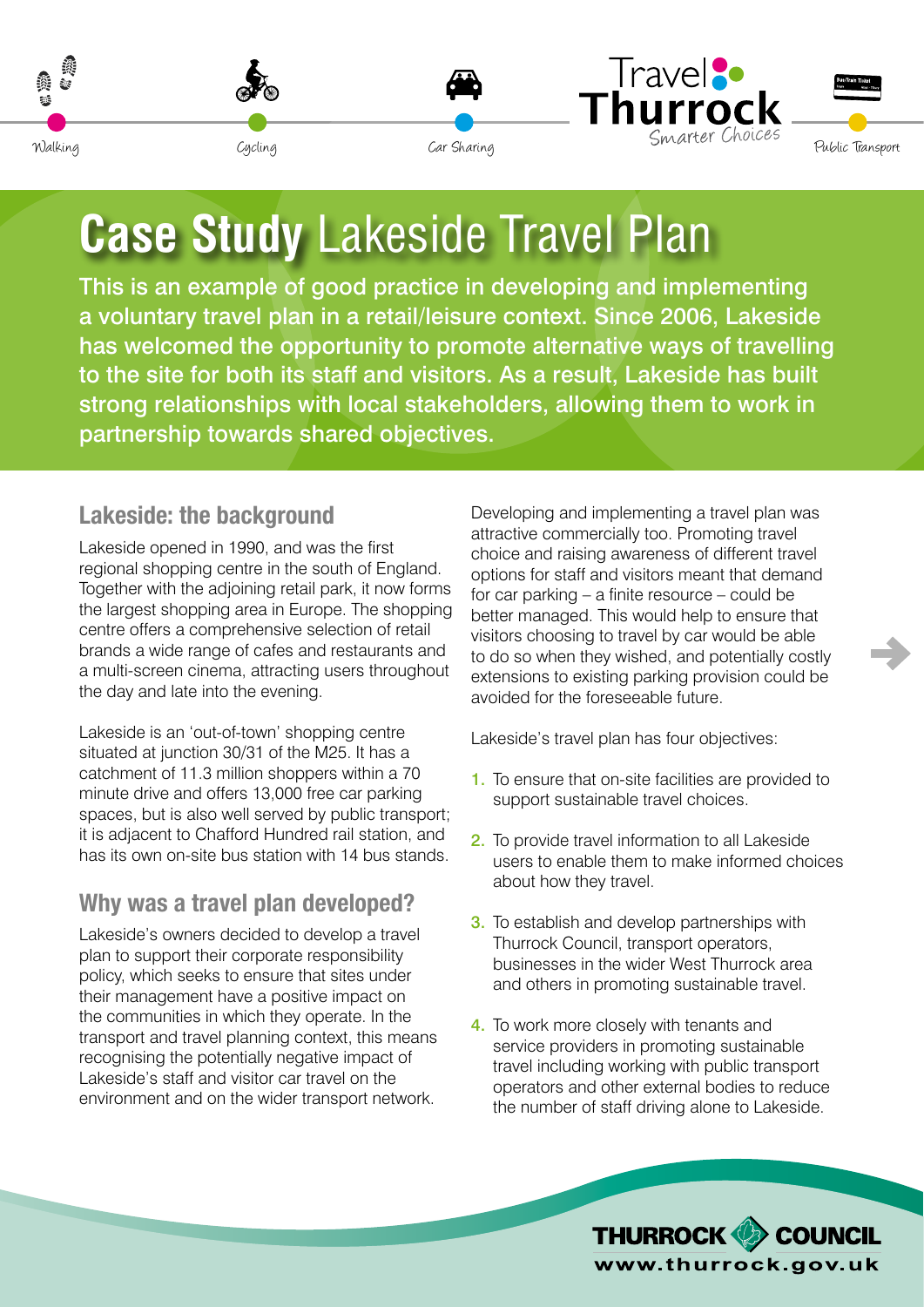#### **How is the travel plan delivered?**

The travel plan is managed by a Sustainable Travel Manager who covers a number of other shopping centre sites on behalf of Lakeside's owners. Since 2011, there has been additional support from another member of Lakeside's staff to help with the plan's implementation. The time commitment varies by week and by month and can be scaled up or down according to the number and nature of projects that are 'live' at any one time. Having a flexible level of resource is critical to meeting the needs of this initiative.

Data to help the Sustainable Travel Manager monitor the effectiveness of the Travel Plan is collated in a number of ways:

- The registration system for the Staff Discount **Card** records how employees travel to work.
- Twice yearly **customer surveys** provide information on how customers travel.
- These data sets are complemented by passenger data from bus and train operators.

The travel plan is reviewed quarterly by Lakeside's management and the Sustainable Travel Manager.

#### **What initiatives have been delivered?**

Since the travel plan's objectives were first set out in 2006 there have been over 20 separate supporting measures put into place. Highlights include:

Improvements to Lakeside bus station, including repainting, an improved cleaning regime and security, and new signage and information boards.





- A new Travel Information Office, operated by Ensign Bus.
- New cycle shelters for staff and visitors.



- Installation of two electric car charging points for visitors.
- Development and launch of new travel information for Lakeside's website, including dynamic journey planners.
- Development of partnerships with a wide variety of local, regional and national stakeholders including Ensign Bus, Thurrock Council, Sustrans, Essex County Council and the Highways Agency.